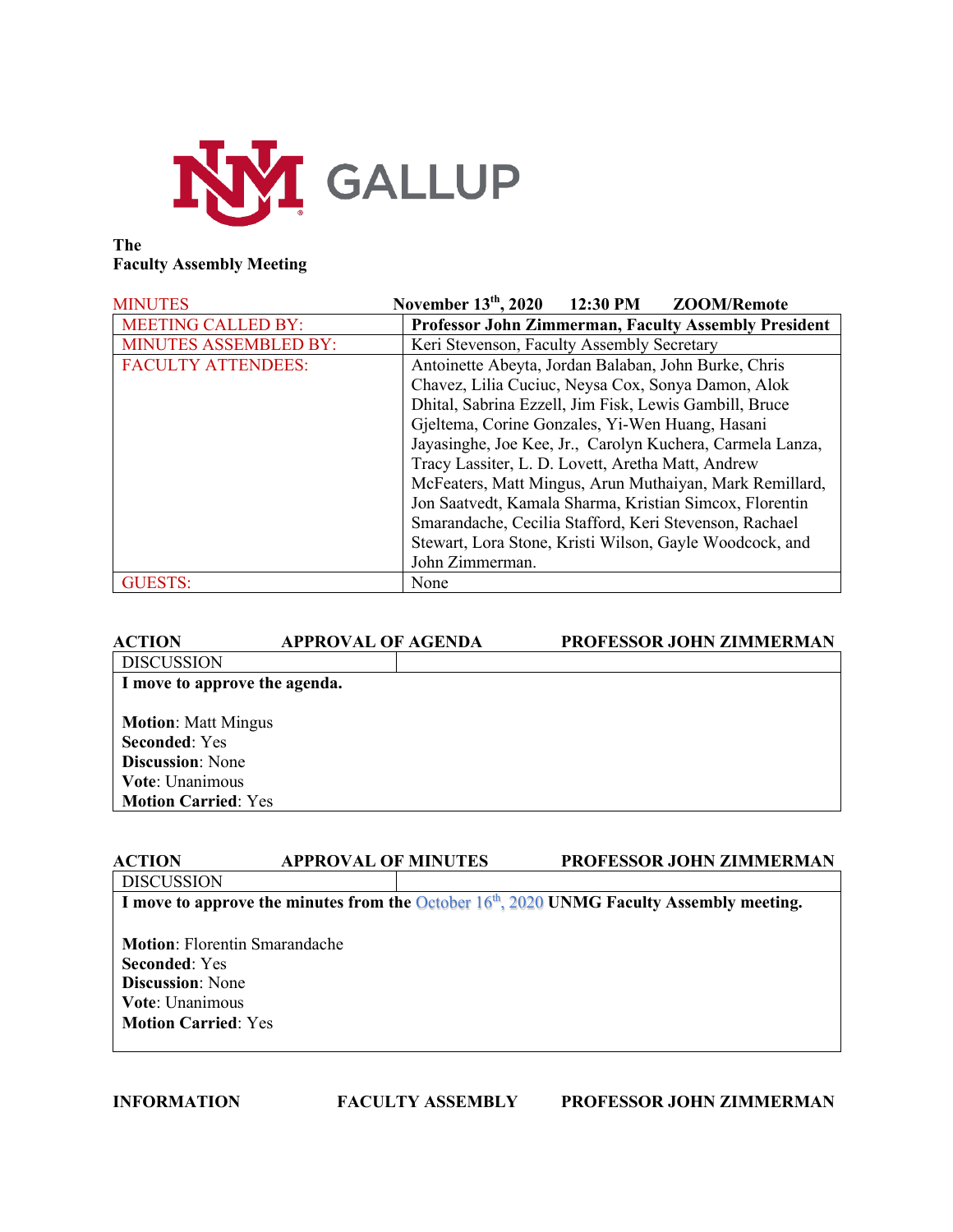## **PRESIDENT'S REPORT**

## **Faculty Assembly President Professor John Zimmerman reported on the following:**

Professor Zimmerman mentioned that the Ops Committee had met with the executive team prior to the Assembly meeting, and discussed the budget. The budget situation is fluid and frightening. No one knows what will happen in the next six to eight months. Per last week's brief, Mr. Robert Griego, UNM-Gallup's CFO, has been charged to form a committee to do environmental scanning and check with constituent groups on ways of handling budget shortfalls, reserves, and similar topics. However, we will not know for sure what the legislature will do until the session ends in March.

The Ops Committee recommended that the Assembly's Budget Review Committee be looped into this conversation and part of the process, to help administration and share the burden. This would be a good example of shared governance. All faculty can contribute feedback and have a role in supporting the admin team. The BRC has good representation from various groups, and the members also represent a range of expertise. They could become our conduit for answering questions about the budget. Professor Zimmerman added that this suggestion was well-received by the admin team. Given the extreme stress of the pandemic situation, shared governance can help to alleviate this and provide support and assistance.

Professor Zimmerman then reported on the scheduling optimization initiative. A few weeks back, Student Services Director Jayme McMahon was charged to optimize the schedule so students can graduate on time. While this work remains in her purview, it also needs the faculty perspective. This will come through the division chairs, and they have had a good, productive meeting with Director McMahon. Professor Zimmerman urged faculty to share their concerns about scheduling with the chairs.

Professor Zimmerman then finished his report and opened the floor for questions. One Assembly member suggested that faculty engage with Mr. Lee Lamb about service, classroom teaching, or research celebrations. These could be celebrated by the PR office on social media channels, and will help to advertise the UNM-Gallup brand. Faculty can also help with student engagement and keep track of students who have disengaged. While we all know that instructors are diligent, we will have to work harder on tracking students in online courses.

No other faculty had questions, so Professor Zimmerman turned the floor over to Dr. Daniel Primozic, Dean of Instruction for UNM-Gallup.

## **INFORMATION DEAN'S REPORT DEAN DR. DANIEL PRIMOZIC**

## DISCUSSION

Dean Primozic first addressed a faculty question that had previously gone unanswered, about the start date of the Spring 2021 semester. We will begin on MLK Day, January  $18<sup>th</sup>$ . This is in alignment with the Albuquerque campus calendar.

The Dean then spoke about a meeting he had attended with other Branch Deans; they had met with Dr. Margaret Menache from the Ombudsman's Office in Albuquerque. Dr. Menache wants to formulate a Branch Campus Coalition so that UNM-Gallup and the other branches will have mediators available to handle conflicts. Dean Primozic asked for anyone who wants to take mediator training to contact Dr. Menache, rather than him, and Professor Zimmerman put Dr. Menache's e-mail in the Zoom chat. The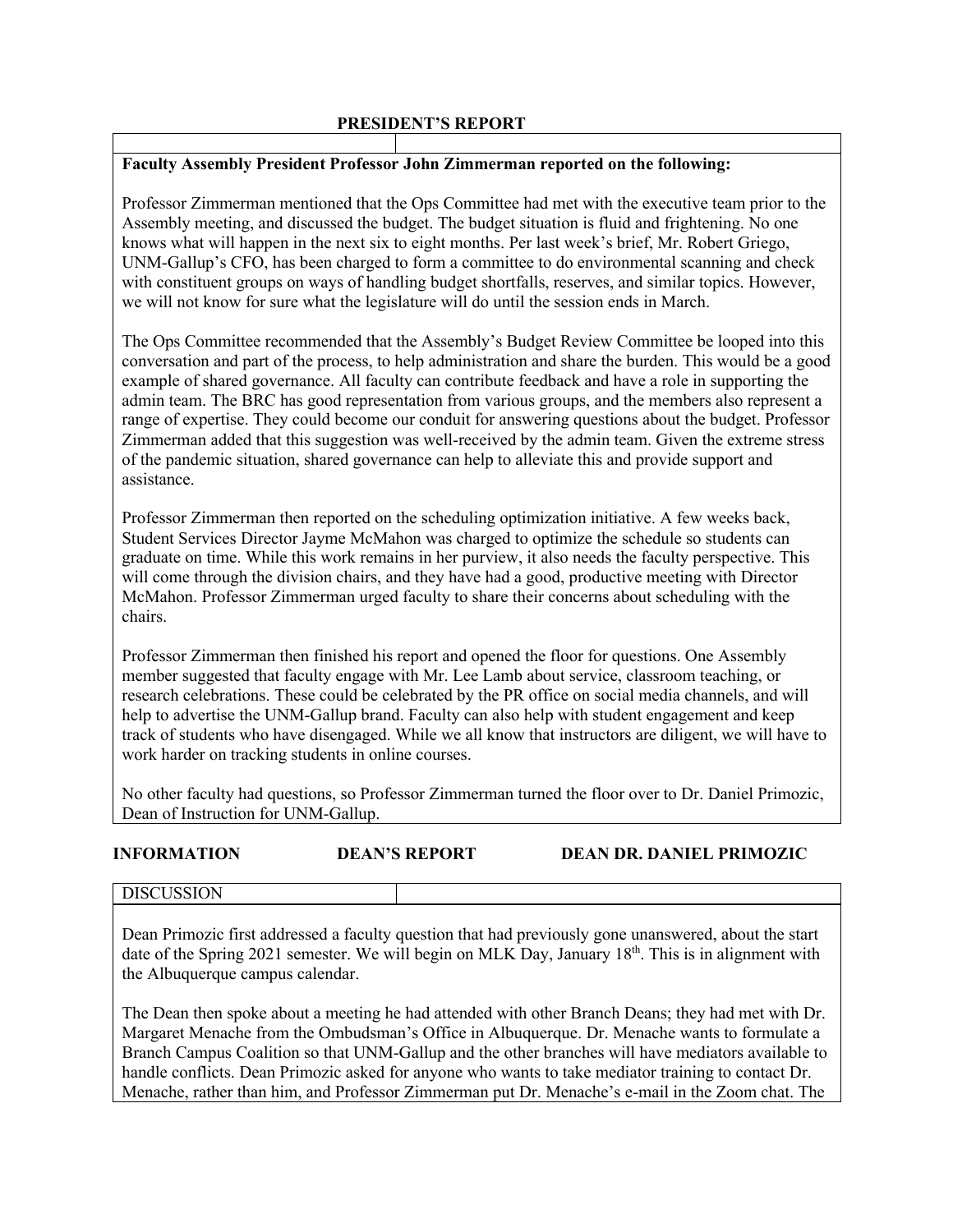Dean clarified that faculty from UNM-Gallup would not mediate problems on the Gallup campus, but at Taos, Valencia, or Los Alamos, while mediators from those campuses would come to ours. There would be too much conflict of interest for a Gallup faculty member with mediator training to do so here. The Dean warned Assembly members that this is rigorous training that usually occupies a whole weekend in Albuquerque, although given the pandemic, Dr. Menache may be able to arrange another venue of training.

Dean Primozic also offered some more comments on the program prioritization process, saying that it involved both compliance with HED requirements and help that might be needed with the budget adjustment after the state legislature session in June. Dr. Malm was able to offer to cover shortfalls with budget reserves. It was not immediately possible to do a greater shared governance approach due to faculty's absence from campus in the summer, but faculty members made up most of the ad hoc program prioritization committee, and it was rigorous work that the Dean is proud of. They attained consensus on every program

Other members of the admin team were then asked for reports if they wanted to give them, and Dr. James Malm, Chancellor of UNM-Gallup, spoke.

| <b>INFORMATION</b> | <b>CHANCELLOR'S REPORT</b> | DR. JAMES<br>MALM |  |
|--------------------|----------------------------|-------------------|--|
| l discussion       |                            |                   |  |

Dr. Malm complimented Professor Zimmerman on his work with the admin team and the faculty. The Chancellor and the Faculty Assembly President began their weekly meetings a year ago to discuss strategic planning and branch happenings. These now include conversations with the Operations Committee on the Friday morning of the Assembly meetings. And the whole Assembly is also involved in the discussion of students' success, scheduling, and degree and certificate work.

Dr. Malm then asked Student Services Director Jayme McMahon if she wished to offer any information.

| <b>INFORMATION</b> | <b>DIRECTOR OF STUDENT</b> | <b>DIRECTOR JAYME</b> |
|--------------------|----------------------------|-----------------------|
|                    | <b>SERVICES'S REPORT</b>   | <b>MCMAHON</b>        |
|                    |                            |                       |

DISCUSSION

Drector McMahon first thanked Professor Zimmerman and the Ops Committee for their work, and the the Dean for his information on the spring semester start date. She stated that while the official beginning of the term is on Jan. 18<sup>th</sup>, campus will be closed and everyone is off then. Classes will not begin until Tuesday the 19<sup>th</sup>. She then asked if faculty members had questions.

One faculty member said that our current enrollment is low, and asked whether Covid or the high school student registration is part of the reason. Director McMahon agreed that concurrent students are not enrolled for the spring currently. They have to be readmitted every single semester. This is currently in process. Non-high-school students will probably register closer to Thanksgiving. Students are focused on finishing the fall semester's work right now. However, UNM-Gallup is still actively recruiting and admitting new students. These meetings for new students are held remotely, along with open sessions.

Another instructor asked whether there are plans to support students and increase engagement. Director McMahon admitted that this is a challenge with COVID in the equation, although it is always a struggle. Our student demographic is changing, and not being on campus reduces the opportunity for one-on-one, casual student engagement such as seeing them in passing. However, Student Services still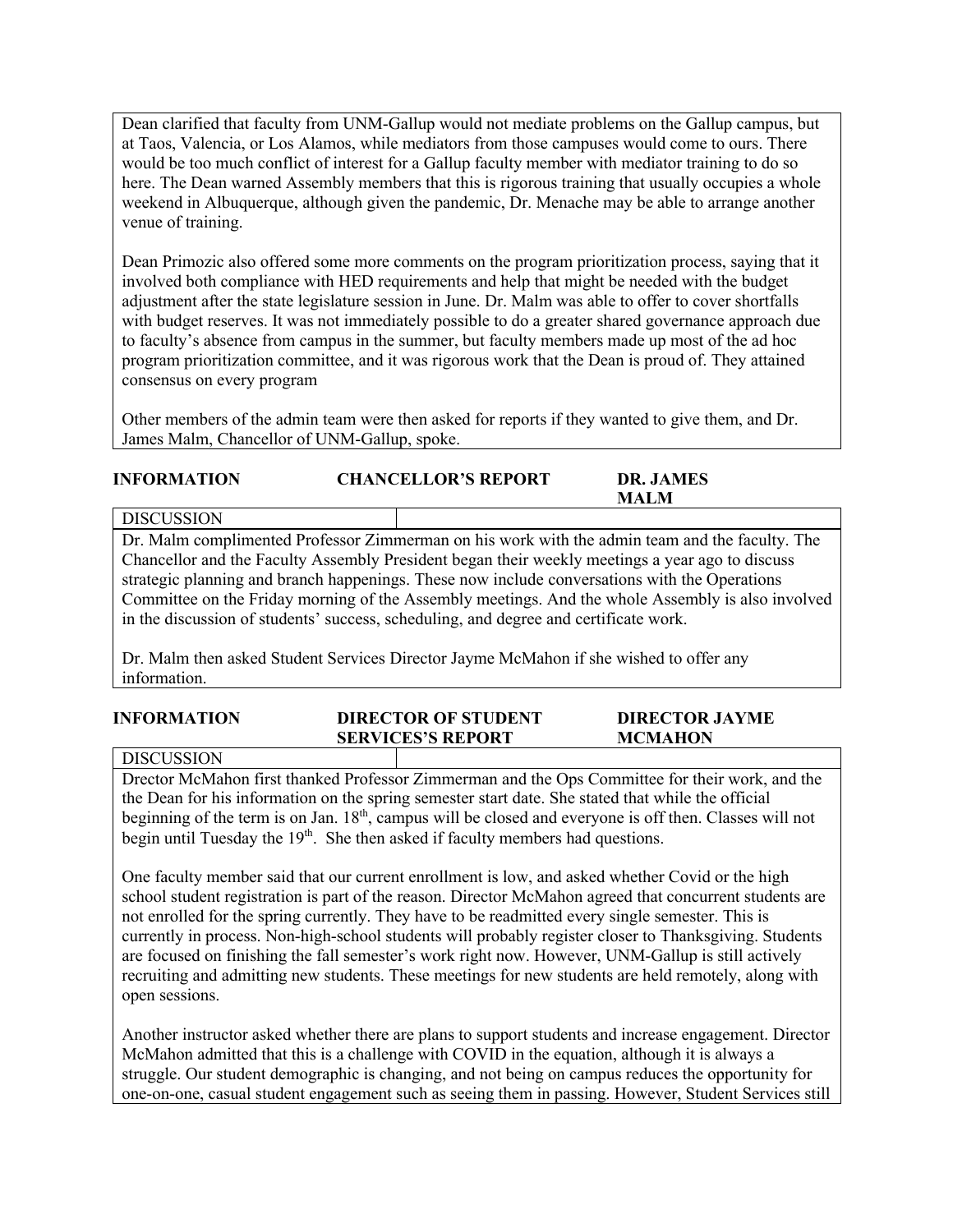reaches out; there are open sessions, students making appointments, adoption of text technologies, and people connecting students to resources. Being an advocate is something Director McMahon regularly spends time on. She is also working with the PR office and helping with targeted communications to students. This is not just about resources or scheduling, but also helping them understand what is available. She and the other Student Services staff have discussed that while structures to support students are in place, students are not using them often. Because of this, Director McMahon urged faculty to reach out to students; they may open up to us in a way that they will not with advisers. Faculty can also reach out to advisers for help.

Professor Zimmerman thanked Director McMahon for her information, and asked Mr. Robert Griego, the CFO, if he would like to offer a report.

## **INFORMATION CFO'S REPORT MR. ROBERT GRIEGO**

# DISCUSSION

Mr. Griego reiterated that there was a use of reserves to fill holes in the budget, and that \$900,000 has been funded. A few faculty have taken advantage of the retirement imitative, and there has been a fulltime-reduction program put in place that can be used to take care of sick family members or recover from COVID. Mr. Griego stated that everyone is trying to keep the college alive. There will be more information on the budget in the future, after next year's legislative session.

Professor Zimmerman added that Mr. Lee Lamb's office is building up UNM-Gallup's social media presence; they are reaching out to students on Snapchat, and many other channels faculty are not seeing. Mr. Lamb had presented a PR plan in the local advisory board meeting. Professor Zimmerman again encouraged faculty to send celebratory news to Mr. Lamb for dissemination.

No faculty had more questions, so the executive team departed, and Professor Zimmerman gave the floor to Dr. Carolyn Kuchera, chair of the Curricula Committee.

# **ACTION ITEM CURRICULA COMMITTEE DR. CAROLYN KUCHERA**

Dr. Kuchera stated that the committee had met that morning, and approved 4 Form C's. These are for the deletion of programs and certificates, and were made at the suggestion of the program prioritization committee. Dr. Kuchera added that she would make the motion to approve the deletions. If anyone wanted to discuss why the programs were being deleted, she had the justification forms.

**I move to approve the Form C for the deletion of the certificate in Organizational Management and Public Administration.** 

**Motion**: Carolyn Kuchera **Seconded**: Yes **Discussion**: None **Vote**: Unanimous **Motion Carried**: Yes

**I move to approve the Form C for the deletion of the certificate in Collision Repair Tech.**

**Motion**: Carolyn Kuchera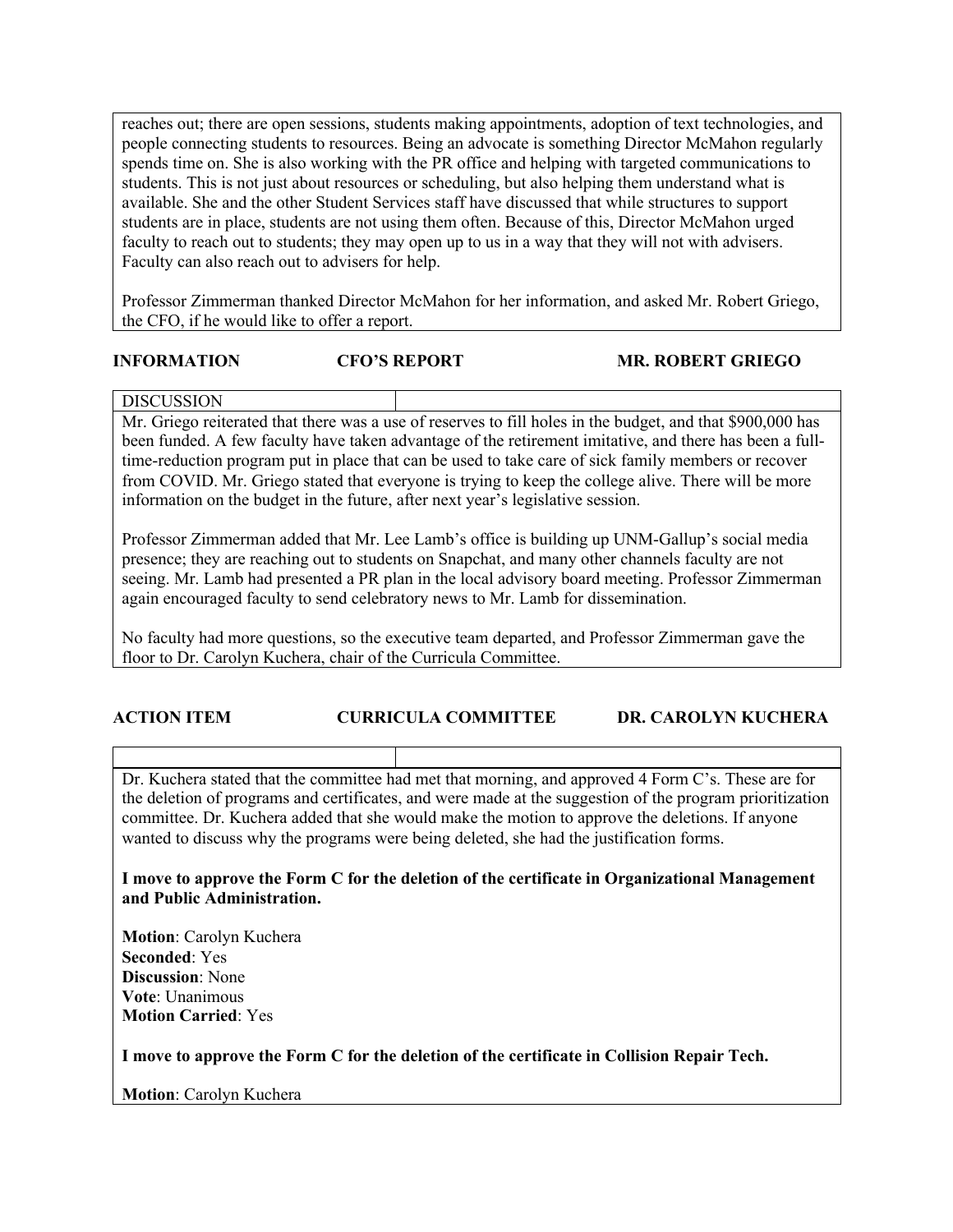**Seconded**: Yes **Discussion**: None **Vote**: Unanimous **Motion Carried**: Yes

**I move to approve the Form C for the deletion of the certificate in Information Technology.**

**Motion**: Carolyn Kuchera **Seconded**: Yes **Discussion**: None **Vote**: Unanimous **Motion Carried**: Yes

**I move to approve the Form C for the deletion of the certificate in Bookkeeping.**

**Motion**: Carolyn Kuchera **Seconded**: Yes **Discussion**: None **Vote**: Unanimous **Motion Carried**: Yes

Professor Zimmerman thanked Dr. Kuchera and the rest of the Curricula Committee for keeping up with their challenging work.

# **INFORMATION COMMITTEE REPORTS COMMITTEE CHAIRS DISCUSSION**

### **Professor Zimmerman asked for committee reports:**

**UNMG Senator to ABQ:** Professor Alok Dhital gave the report. He said that the Albuquerque campus's October Faculty Senate meeting was canceled. However, the branch ad hoc committee had met. The main item on their agenda was increasing the success rate among the branch campus students who transfer to Albuquerque. They are planning to write a collaborative grant to fund this. As well, they discussed adding four-year programs to branches and asking Albuquerque campus representatives to attend transfer fairs at branch campuses. Professor Dhital explained that the ad hoc committee plans on a two-year program for their ideas: a year of research and planning, a second year of implementation.

Dr. Tracy Lassiter added that the ad hoc branch campus committee will try to become a permanent committee of the Faculty Senate, by doing the necessary paperwork and taking it to a Senate vote. This will promote branch campus voices.

As a final note, Professor Zimmerman stated that the four-year degree idea is popular with other branches as well. Taos, in particular, has lost some upper-level courses with the removal of the Extended University, but their faculty are still interested in teaching four-year classes.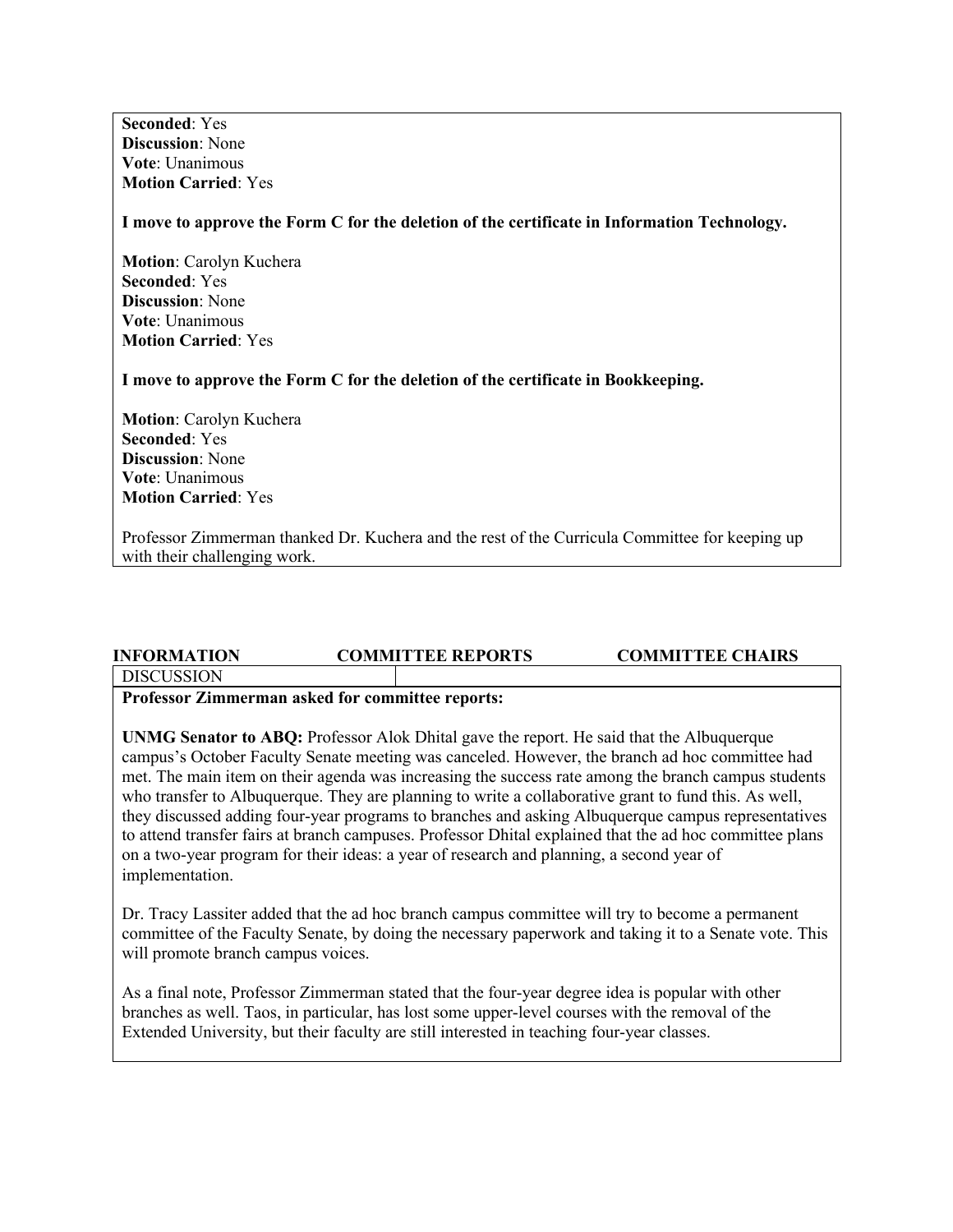**Budget Review Committee**: Dr. Bruce Gjeltema, the chair, reported that his committee is planning to meet with Mr. Griego and converse about the upcoming budgetary changes. Professor Zimmerman. reiterated that the admin team had liked the idea of working with the BRC.

**Committee on Teaching Excellence**: Dr. Florentin Smarandache gave the report, as the chair was not present. He said that they have a meeting coming up next Friday, and that they have exchanged ideas by e-mail.

**Constitution and By-Laws Committee**: The chair, Professor Lilia Cuciuc, said the committee had no current work due to the lack of proposed changes to the constitution and by-laws, but would most likely meet in the spring if they had something before them then.

**CARC**: Professor Kelley Schukar, the chair, said that nothing major had happened, but she would be meeting one-on-one with the person in charge of assessment at the Albuquerque campus next week. She sent an e-mail as she could not attend. This should mean that UNM-Gallup faculty would soon know where we are delinquent on paperwork or anything else we need to do for assessment.

**Faculty Committee on Student Affairs**: This committee had no report and no current business.

**Curricula Committee:** Dr. Carolyn Kuchera said the committee had nothing to report beyond the action items already passed by the Assembly.

**Library Committee:** Dr. Arun Muthaiyan, the chair, gave the report. Their first meeting with their new members has happened, and Ms. Cecilia Stafford, the library director, gave a report on the COVID procedures followed in Zollinger. They had also talked about the loaner Wi-Fi hotspot devices for students to use for online classes. Their next meeting will be next week. Dr. Muthaiyan wanted to emphasize that the library staff is doing wonderful service on campus; they are still open to provide essential services.

Professor Zimmerman mentioned that this had also come up in the pre-Assembly meeting with administration, and invited Ms. Stafford to talk about it. He added that Ms. Stafford will be doing text messages with Mr. Lee Lamb to inform students about library services.

Ms. Stafford said that there is library computer access for students, and they have an appointment system. Their previously crowded, one-room computer lab is now spread out over the first floor to accommodate social distancing. She said the system is working well. The service desk phone number is on the front door, and students who do not have internet access at home can make an appointment by phone while on campus. Students who make immediate phone appointments on campus do need to sign a COVID screening survey, since they cannot do the COVID e-mail survey if they do not have a computer. This information is vital to students who want classes but don't have regular online access at home.

**Strategic Planning Committee**: Dr. John Burke, the chair, gave the report. He stated that the committee wants to collect ideas from faculty on how to connect with students, and how to lead students to learn about things like the information on the library that Ms. Stafford had just presented. The Strategic Planning Committee will come up with ideas that we can share across campus. Scheduling, budgeting, and PR, the initiatives that faculty, staff, and the admin team are working on together now, are all examples.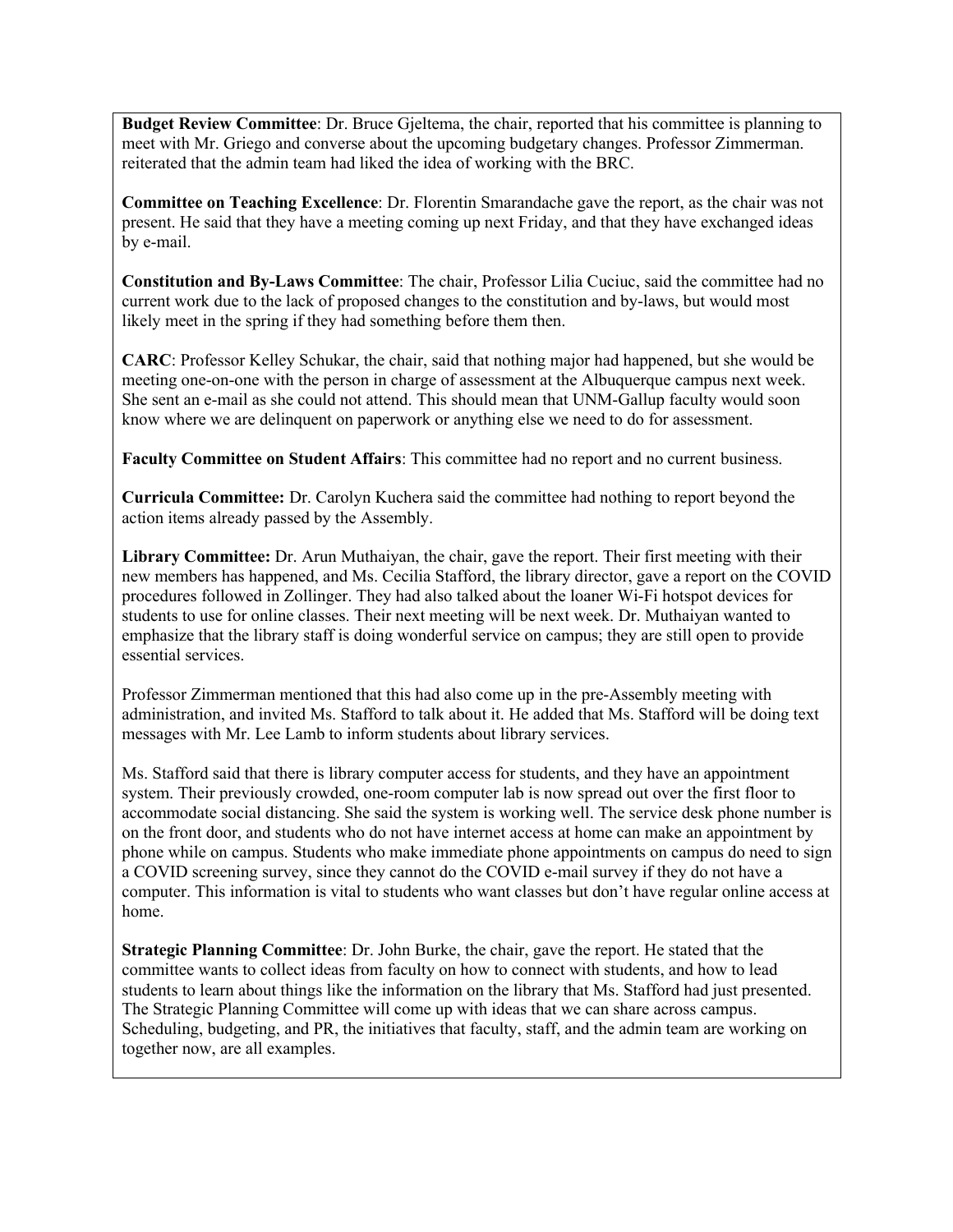**Distance Learning Committee (ad hoc)**: Dr. Yi-Wen Huang gave the report. She had sent out a previous e-mail about the online teaching conference to be held at the Valencia branch, and was pleased that UNM-Gallup had had good representation.

**Adjunct Faculty Affairs Committee (ad hoc):** Dr. Kristian Simcox, the chair, said that the committee had met a few weeks ago, and that committee members had generated ideas. He has managed to get hold of the current list of adjunct faculty info from Ms. Yatisha Yoe, and will set up an Outlook e-mail group for adjunct faculty. He also invited input from Faculty Assembly members.

**Diversity Committee**: Professor Zimmerman asked for input from Professor L. D. Lovett, the chair of the Diversity Committee, who was present. Professor Lovett said that the Diversity Committee is reacting to President Trump's executive order, which said that diversity training had to stop. The Diversity Committee has been awaiting further developments to see what their next step should be.

The Albuquerque campus and the branch campuses are also looking at educational standpoints, and how an instructor can weave material promoting diversity into the classroom. Professor Lovett has been in contact with the networking task force that has people doing DEI training on the other branch campuses. They have met a few times and looked at sharing resources. The Diversity Summit wants to form a task force from various branch campuses.

They are also interested in talking about outreach, such as trying to increase diversity and inclusion among faculty hires. That will mean looking at the job vacancies that have been filled in the past, as well as the fact that few are being filled right now. Professor Lovett is working with the division chairs to look at how we currently advertise jobs, and how we can expand advertising and job requirements to have a more diverse hiring pool.

Professor Zimmerman added that he and Professor Lovett would have a meeting with Vice-President for Equity and Inclusion at UNM, Dr. Assata Zerai, about DEI issues, next week. This information will be relayed at the Assembly meeting in January, focusing on DEI issues specific to the Gallup campus.

# **INFORMATION ANNOUNCEMENTS VARIOUS**

One faculty member asked about teaching modalities, and if students know all the differences between remote arranged, remote scheduled, and other kinds of courses. He noted that the main campus has clearer notations on their schedule, while he receives questions from students about whether a class is completely online or hybrid. Dr. Ezzell responded that she had had a conversation with Director McMahon, and can say that these notations will be added in the comments section on our schedule so that students are informed of what the expectations are.

The next question asked was if there is a way to emphasize mandatory attendance for remote scheduled courses; students treat it as optional. Dr. Ezzell stated that there was no specific language in the schedule for hybrid classes that meet partially on Zoom, but that it should be possible to set up language for remote scheduled courses. Students should be meeting online for the remote scheduled ones, since it's an important requirement of the format. Hybrid classes are not going to be as clear.

The discussion then shifted to how to handle the news that students were reporting COVID-positive tests, such as how much flexibility to give them. Some faculty members who taught in lab format said that students who miss lab classes need to provide documentation for COVID tests. Other instructors teaching online said that they could be more flexible, and would grant considerations such as extended due dates.